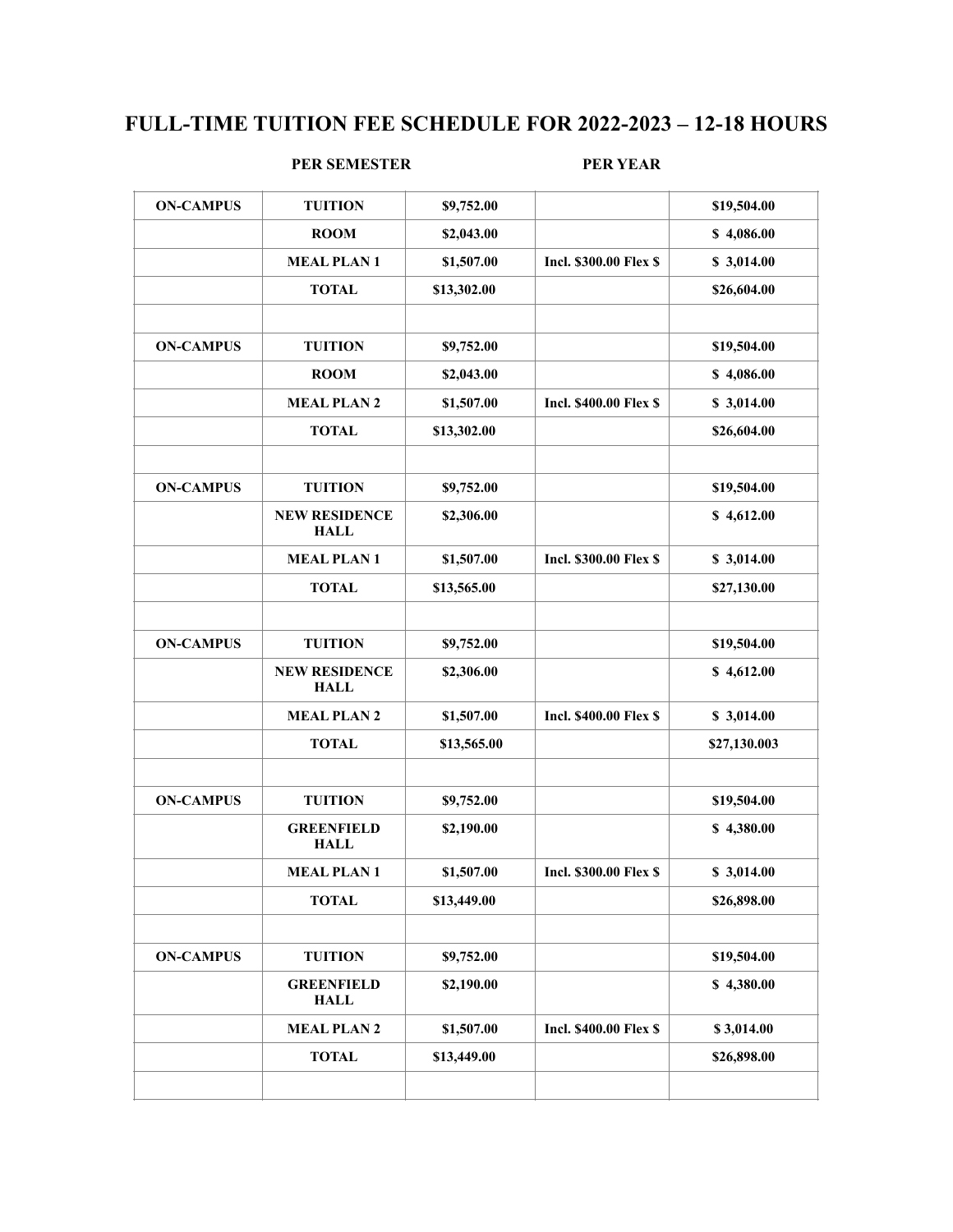| <b>ON-CAMPUS</b>  | <b>TUITION</b>     | \$9,752.00  |                               | \$19,504.00 |
|-------------------|--------------------|-------------|-------------------------------|-------------|
|                   | <b>DUKE HALL</b>   | \$2,700.00  |                               | \$5,400.00  |
|                   | <b>MEAL PLAN1</b>  | \$1,507.00  | <b>Incl. \$300.00 Flex \$</b> | \$3,014.00  |
|                   | <b>TOTAL</b>       | \$13,959.00 |                               | \$27,918.00 |
|                   |                    |             |                               |             |
|                   |                    |             |                               |             |
|                   |                    |             |                               |             |
| <b>ON-CAMPUS</b>  | <b>TUITION</b>     | \$9,752.00  |                               | \$19,504.00 |
|                   | <b>DUKE HALL</b>   | \$2,700.00  |                               | \$5,400.00  |
|                   | <b>MEAL PLAN 2</b> | \$1,507.00  | <b>Incl. \$300.00 Flex \$</b> | \$3,014.00  |
|                   | <b>TOTAL</b>       | \$13,868.00 |                               | \$27,968.00 |
|                   |                    |             |                               |             |
| <b>OFF-CAMPUS</b> | <b>TUITION</b>     | \$9,752.00  |                               | \$19,504.00 |
|                   |                    |             |                               |             |
|                   |                    |             |                               |             |
| <b>OFF-CAMPUS</b> | <b>TUITION</b>     | \$9,752.00  |                               | \$19,504.00 |
|                   | <b>MEAL PLAN1</b>  | \$1,507.00  | <b>Incl. 300.00 Flex \$</b>   | \$3,014.00  |
|                   | <b>TOTAL</b>       | \$11,259.00 |                               | \$22,518.00 |
|                   |                    |             |                               |             |
| <b>OFF-CAMPUS</b> | <b>TUITION</b>     | \$9,752.00  |                               | \$19,504.00 |
|                   | <b>MEAL PLAN 2</b> | \$1,507.00  | <b>Incl. 400.00 Flex \$</b>   | \$3,014.00  |
|                   | <b>TOTAL</b>       | \$11,259.00 |                               | \$22,518.00 |

| <b>OFF-CAMPUS</b><br><b>HOUSING</b> | <b>TUITION</b>        | \$9,752.00  |  | \$19,504.00 |
|-------------------------------------|-----------------------|-------------|--|-------------|
|                                     | <b>MOSAIC VILLAGE</b> | \$3,500.00  |  | \$7,000.00  |
|                                     | <b>TOTAL</b>          | \$13,252.00 |  | \$26,504.00 |
|                                     |                       |             |  |             |

# **ADDITIONAL OPTIONAL RESIDENCE HALL AND MEAL PLAN CHARGES**

| <b>Duke Hall</b>          | \$657.00 |
|---------------------------|----------|
| <b>New Residence Hall</b> | \$263.00 |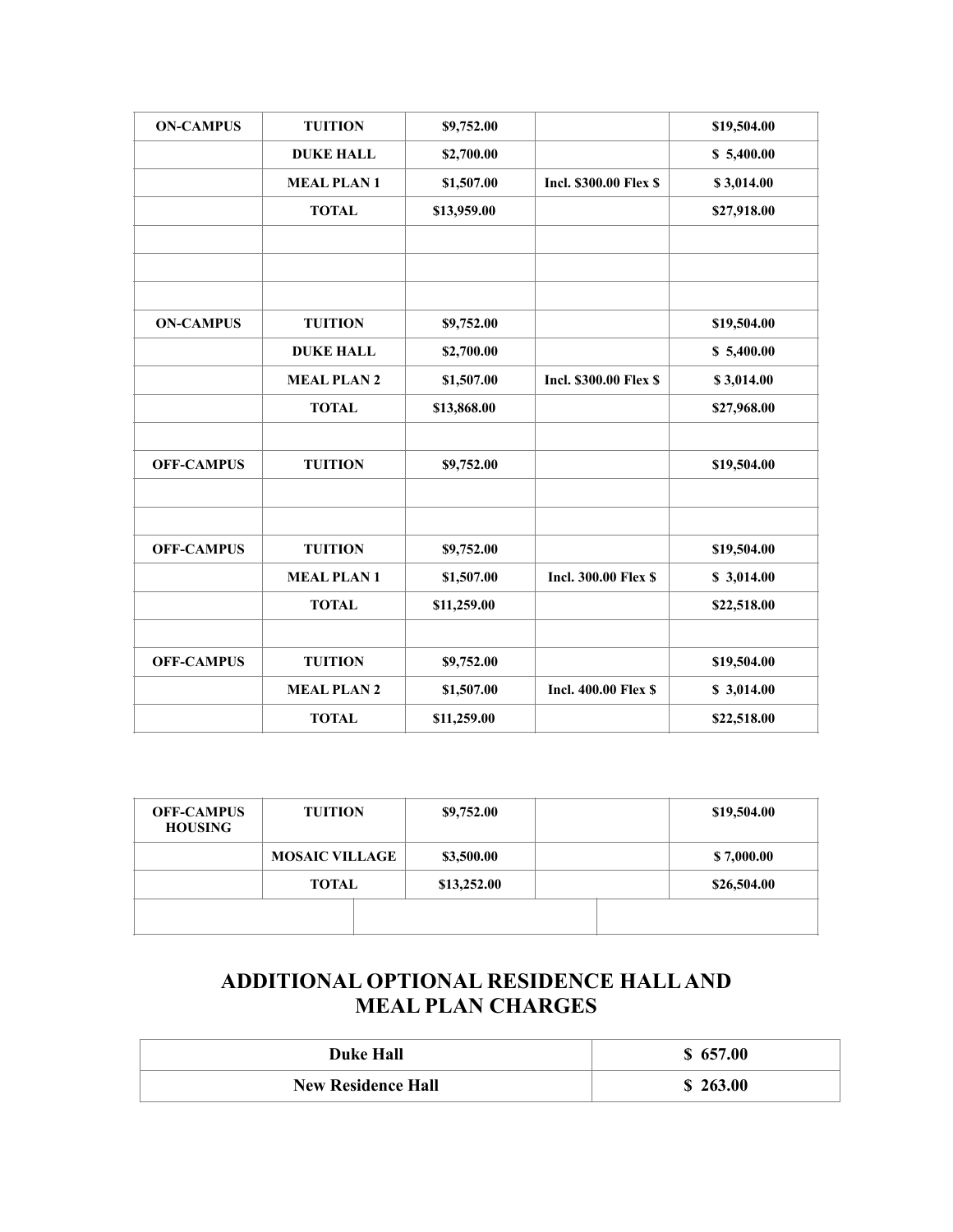| <b>Greenfield Hall</b>                                                                                                                 | \$147.00   |
|----------------------------------------------------------------------------------------------------------------------------------------|------------|
|                                                                                                                                        |            |
| Meal Plan 1 (Full Plan) 19 meals per week - \$300 FLEX<br><b>Dollars</b>                                                               | \$1,507.00 |
| Meal Plan 2 - 15 meals per week - \$400 FLEX Dollars                                                                                   | \$1,507.00 |
| Meal Plan 4 (Breakfast, Lunch and/or Dinner 5 days per<br>week not to exceed 10 meals per week) \$100 FLEX Dollars<br>No weekend meals | \$1,000.00 |

## **TRADITIONAL PART-TIME TUITION FEE SCHEDULE – 2022-2023**

Part-Time fee is 728.00 per credit hour. Students who are enroll for eleven (11) or less hours will be charged per credits hour.

| <b>CREDIT HOURS</b> | <b>PER SEMESTER</b> | <b>MANDATORY FEES</b> | <b>TOTAL COST</b> |
|---------------------|---------------------|-----------------------|-------------------|
| <b>11 HRS</b>       | \$8,008.00          | \$1,015.00            | \$9,023.00        |
| <b>10 HRS</b>       | \$7,280.00          | \$1,015.00            | \$8,295.00        |
| 9 HRS               | \$6,552.00          | \$1,015.00            | \$7,567.00        |
| 8 HRS               | \$5,824.00          | \$1,015.00            | \$6,839.00        |
| 7 HRS               | \$5,096.00          | \$1,015.00            | \$6,111.00        |
| 6 HRS               | \$4,368.00          | \$1,015.00            | \$5,383.00        |
| 5 HRS               | \$3,640.00          | \$1,015.00            | \$4,655.00        |
| 4 HRS               | \$2,912.00          | \$1,015.00            | \$3,927.00        |
| 3 HRS               | \$2,184.00          | \$1,015.00            | \$3,199.00        |
| 2 HRS               | \$1,456.00          |                       | \$1,456.00        |
| $1$ HR              | 728.00<br>S.        |                       | \$728.00          |
| <b>MEAL PLAN1</b>   | \$1,507.00          |                       | \$1,507.00        |
| <b>MEAL PLAN 2</b>  | \$1,507.00          |                       | \$1,507.00        |
| <b>MEAL PLAN4</b>   | \$1,000.00          |                       | \$1,000.00        |

# **OVERLOAD TUITION**

Students who enroll for more than 18 credit hours will be charged an additional **\$728.00** per credit hour. Any student who desires to enroll for more than 18 hours must have a 3.0 overall GPA and obtain permission from his or her advisor or department chair and College Dean. Forms to enroll for more than 18 hours may be obtained in the Council of Deans' Chamber.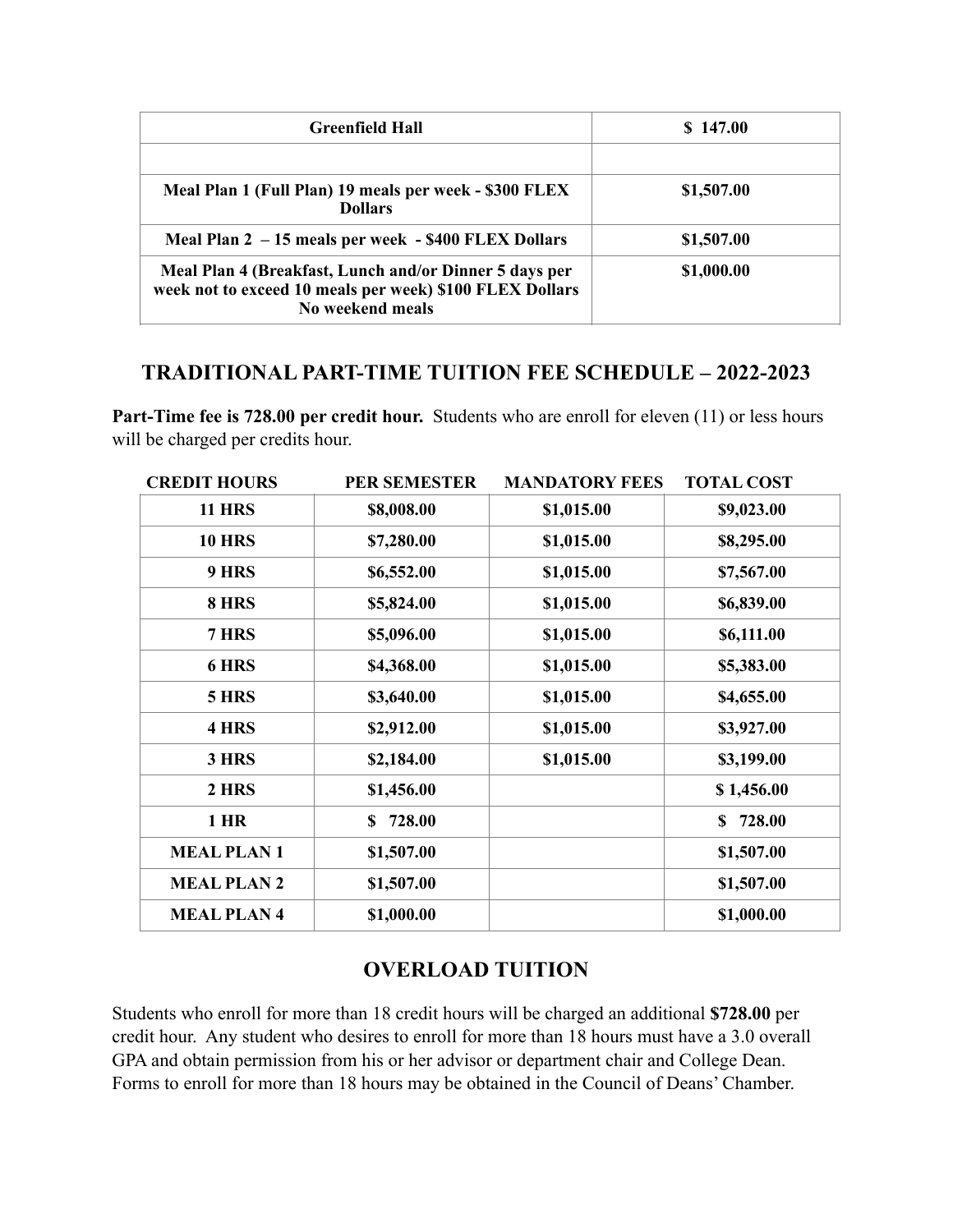### **METROPOLITAN COLLEGE OF PROFESSIONAL STUDIES EVENING AND ONLINE PROGRAMS FEE SCHEDULE FEE SCHEDULE FOR 2022-2023**

| Tuition (per credit hour/per term)   | \$580.00 |
|--------------------------------------|----------|
| <b>Mandatory Fees (per semester)</b> | \$185.00 |

#### **MASTER OF SOCIAL WORK GRADUATE PROGRAM FEE SCHEDULE FOR 2022-2023**

| Tuition (9-15 Hrs.)                          | \$9,154.00 |
|----------------------------------------------|------------|
| Tuition (less than 9 hours (per credit hour) | \$1,017.00 |
| <b>Mandatory Fee (per semester)</b>          | \$185.00   |

 **MSW Housing – Mosaic Village \$3,500.00 per semester**

#### **INCIDENTAL FEES**

| <b>Admission Application Fee- New Students</b>            | \$25.00    |
|-----------------------------------------------------------|------------|
| <b>Duplicate Degree</b>                                   | \$150.00   |
| Graduation Fee (Incl. Cap & Gown, Diploma)                | \$100.00   |
| Graduate Program Graduate Fee (Incl. Cap & Gown, Diploma) | $$150.00*$ |